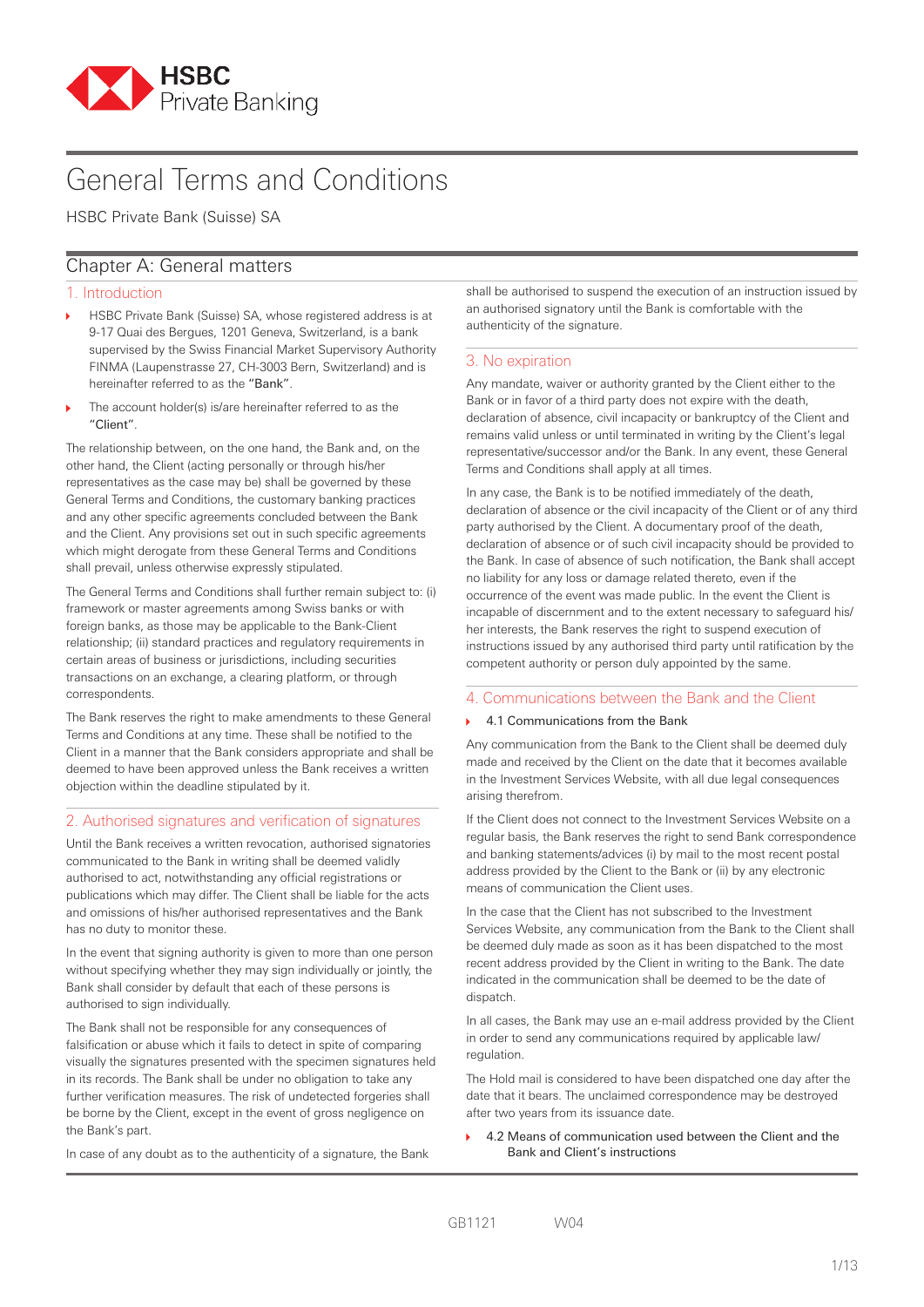

The Client may use the telephone, facsimile, e-mail, SWIFT or other electronic means of communication (e.g. Bloomberg) in order to send instructions, account documentation or other documents to the Bank and, in general, communicate with it. That being said, and irrespective of a specific written agreement between the Bank and the Client, the acceptance by the Bank of any document/form or instruction which is communicated in this manner and therefore does not bear original handwritten signature(s) remains at the Bank's entire discretion. The Bank shall not be responsible for any delays resulting from such a potential refusal.

The Bank is authorised to use the same electronic means of communication used by the Client in order to respond to and contact him/her, unless the Client expressly disallows the Bank to do so.

The Bank expressly draws the Client's attention to the risks associated with the use of all such means of communication (e.g. interception, manipulation or fraudulent use, breach of confidentiality of relationship with the Bank, loss, delay, transmission error and other network-related errors). It is understood that the Client alone bears all risks and all consequences that may arise in such cases, except in case of wilful misconduct or gross negligence by the Bank. In particular, the Bank assumes no responsibility in connection with the use of means of communication whose proper functioning depends fully or in part on public organisations or private firms.

Moreover, the Bank shall assume no liability for refusing to execute orders placed by individuals who, to its judgment, have not been properly identified.

The Client is responsible for providing clear and accurate instructions to the Bank so as to enable the Bank to carry out any banking transactions.

#### ▶ 4.3 Recording of telephone conversations

In order to ensure the authenticity or content of oral instructions or other messages received by the Client or authorised third parties, the Client allows the Bank to record all telephone conversations between its employees and the Client, respectively authorised third parties. The Bank determines, at its entire discretion, the duration of conservation of such recording, subject to any legal or regulatory obligations.

# 5.Client Information

#### 5.1 Definitions

"Client Information" means data and documents pertaining to either the Client or a Connected Person (as defined below). Client Information comprises:

- 1. "Client Identifying Data": information that the Bank has determined to allow, directly or indirectly, the identification of the Client or of a Connected Person, including, but not limited to, the name, address and contact details. Client Identifying Data is further described in the Privacy Notice (as defined in Section 6 below), in particular the Section "What information we collect"; and
- 2. "Client Operational Data": information pertaining to a Client or to a Connected Person which is, as a rule, non-identifying (e.g. portfolio positions, transactions, financial flows, revenues).

 Client Operational Data may nevertheless enable the identification of the Client or a Connected Person if combined with other information, which is either (i) publicly available (e.g. ownership in listed companies which is reported according to the applicable stock exchange rules, investments in companies with limited free float or small caps) or (ii) is available to the recipient of the Client Operational Data. Examples of such Client Operational Data which may lead to an identification of the Client include, but are not limited to, IBANs of accounts at third party financial institutions, client identifiers (such as investor IDs issued by local markets, identification numbers for the registration of Swiss shares or certificate numbers determined by issuers) or SWIFT codes of the Client. For example, the communication of a portfolio position to a third party may allow such third party to identify the Client if the identity of the owner of the relevant portfolio position is publicly known as a result of the transparency rules applicable to large shareholdings in a listed entity.

"Connected Person" means an individual or entity whose information is provided by the Client to the Bank, or comes otherwise to the Bank's knowledge, in connection with the services provided by the Bank to the Client. In relation to the Client, a Connected Person may include, but is not limited to, (i) any director/officer of a company, (ii) a trustee, settlor or protector of a trust, (iii) any beneficial owner of assets, (iv) a substantial interest owner (10% of the shares/votes of an entity or of the allocation of its profits is deemed "substantial"), (v) a controlling person, (vi) a payee of a designated payment, (vii) a representative or agent of the Client or (viii) any other individual or entity having a relationship with the Client that is relevant to the Client's business relationship with the Bank.

"Tax Information" means any documentation or information (and accompanying statements, waivers and consents) which relates, directly or indirectly, to the tax status of an individual or entity (including the Client or a Connected Person) and which the Bank has requested, or which the Client or a Connected Person has provided, in order for the Bank to comply (or avoid non-compliance) with its obligations towards any tax authority. Tax Information includes, but is not limited to, information about tax residence, tax domicile, tax identification number and tax certification forms.

#### 5.2 Duties of the Client

The Client agrees to inform the Bank promptly, and in any event within 30 days, in writing if there are any changes to Client Information and to respond immediately to any information request made by the Bank.

The Client shall be liable towards the Bank for any financial prejudice resulting from the provision of inaccurate, incomplete or false Client Information or the failure to provide (or update) in a timely manner any Client Information. In particular, the failure of the Client to supply Tax Information pertaining to the Client or to his/her Connected Persons may result in the Bank making its own decision with respect to the tax status of the Client or of the Connected Person, and may require the Bank or other persons to withhold amounts as may be legally required by any tax authority and paying such amounts to any tax authority.

#### 6. Data protection

The Bank may collect and process Client Identifying Data (as well as Client Operational Data that may potentially allow the identification of the Client or of a Connected Person) in accordance with the terms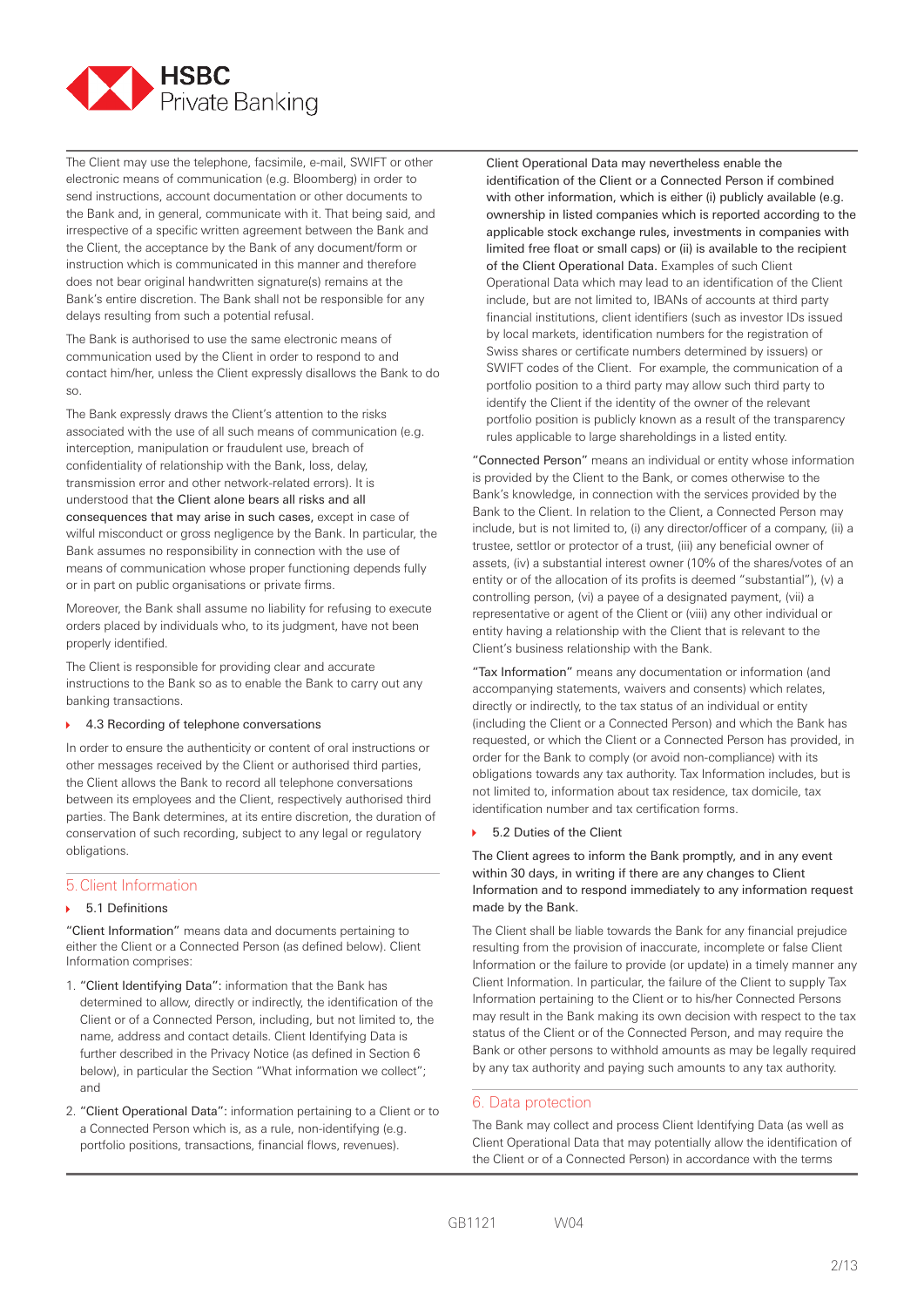

applicable to the processing of personal data as set out in the Bank's privacy notice (the "Privacy Notice"). The Privacy Notice is available on the following webpage: https://www.privatebanking.hsbc.com/ privacy-notice/privacy-notice-for-hsbc-private-bank-suisse-sa/

The Client confirms that he/she has notified every Connected Person of, and every Connected Person has understood and is aware of, the collection and processing of Client Information pertaining to such Connected Person, as described in these General Terms and Conditions and in the Privacy Notice. The Client shall indemnify and hold harmless the Bank from and against any and all losses, damages, liabilities, obligations, claims, judgments costs and expenses (including reasonable attorney's fees) incurred by the Bank by reason of or resulting from any claim lodged by a Connected Person in connection with the collection and processing, by the Bank, of Client Information pertaining to a Connected Person.

# 7. Bank's confidentiality duty

The relationship between the Bank and the Client is confidential and every executive, employee or agent of the Bank has a duty to observe the Swiss banking confidentiality rules. However, the Bank is not bound by this duty to the extent that:

- ▶ 1. disclosure is required or authorised under Swiss law, such as, notably, where the Bank is under the duty to disclose information to Swiss authorities (e.g. civil, criminal or administrative authorities) or has the right to disclose information to a foreign market supervisory authority enforcing foreign financial market laws;
- ▶ 2. disclosure is necessary in order for the Bank to protect and enforce its rights arising out of or in connection with its relationship with the Client;
- ▶ 3. disclosure is specifically provided for elsewhere in these General Terms and Conditions (see Section 8 (Sharing of Client Information), Section 15 (Indemnification), Section 28 (Transactions/data disclosure), Section 33 (Nominee/Pooled custody of assets and appointment of Sub-Custodians) and Section 39 (Credit cards)); or
- ▶ 4. disclosure is otherwise agreed by the Client.

In addition, the Bank draws the attention of the Client to the following: In the course of the business relationship, the Bank may provide the Client with links to certain websites (hosted by the Bank or by legal entities which may (or not) be members of the HSBC Group), or refer the Client to such third parties, for different purposes such as conducting surveys or providing access to documents or information. By clicking on such links, the Client understands and agrees that the legal entities hosting such websites or the latter's service providers (collectively, the "Online Services Providers") may collect the IP address of the website user (or other information pertaining to the website user), process such information as independent data controllers according to their own privacy policies and procedures (for example to identify possible services and product improvements by analyzing the use of the website). By clicking on such links, the Client agrees that the Online Services Providers may be able to identify the Client or the website user and could therefore infer the existence of a banking relationship between the Client and the Bank. If the Client does not agree to this disclosure, he/she should not click on the relevant link and contact the Bank.

Finally, the Client hereby accepts and acknowledges that persons or entities, located in Switzerland or abroad, that the Client has appointed himself/herself (such as external asset managers), may also be able to access Client Information (including Client Identifying Data).

# 8. Sharing of Client Information

#### ▶ 8.1 Sharing of Client Information within the HSBC Group

The Bank shares Client Information with members of the HSBC Group (i.e. HSBC Holdings plc, 8 Canada Square, London E14 5HQ and all of its affiliates, subsidiaries, associated entities – including their branches and offices – as listed from time to time on the HSBC Group website, www.hsbc.com) for the following purposes / in the following context:

- consolidated supervision of the HSBC Group;
- global management of compliance, legal, reputational and other risks, in particular risks linked to financial crime (e.g. money laundering, terrorist financing, bribery, corruption, fraud, tax evasion and violations of sanctions);
- implementation of revenue recognition, sharing and analysis mechanisms within the HSBC Group (for example in the event that the Client or a Connected Person has been, directly or indirectly, referred to the Bank by a member of the HSBC Group), it being understood that the data sharing for this purpose consists in the disclosure of Client Operational Data; and
- reporting to members of the HSBC Group for purposes of the implementation of Group-wide strategies, policies and procedures, in the context of which the recipients will process, for their own purposes, Client Operational Data made available to them by the Bank.

All recipients which are members of the HSBC Group are subject to internal data protection provisions whose purpose is to ensure compliance with applicable data protection laws and to provide an adequate level of protection in relation thereto.

▶ 8.2 Sharing of Client Information in the context of the outsourcing of certain business areas, functions and/or services

The Bank may outsource certain business areas, functions and/or services, wholly or partially, to other legal entities, whether affiliated with the Bank or not, in Switzerland or abroad (the "Service Providers"). These business areas, functions and/or services may include, for instance:

- administrative processing of bank operations, including the account opening/servicing/closing processes;
- processing of payments and cheques;
- execution of transactions (such as those linked to securities transactions and foreign exchange operations);
- administration of, and processing of transactions in, securities and other financial instruments;
- storage and processing of data (such as the use of cloudbased storage and data processing solutions);
- clearing operations;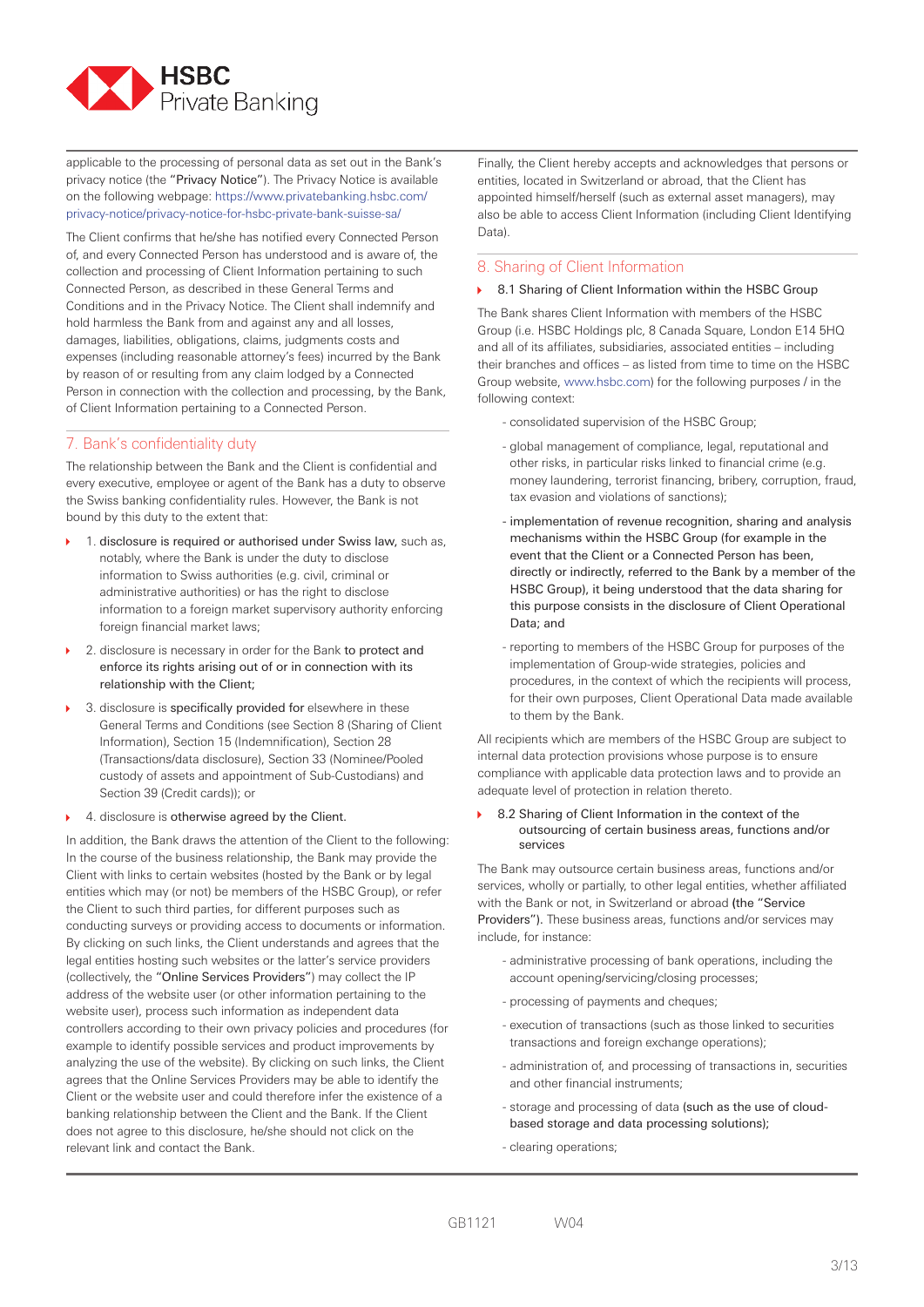

- provision of IT services;

- storage, retrieval and destruction of documents;
- operational tasks regarding the controlling and supervision of activities, as well as the risk management (including the implementation of "know-your-customer" (KYC) and anti-money laundering measures);
- printing and/or sending of bank documents;
- preparation of tax statements and/or filing of certain tax forms (for Clients who/which have requested these services); and
- distribution of external and internal (physical or electronic) communications within the Bank.

In particular, the Bank's Swiss affiliate HSBC PB Services (Suisse) SA, Geneva (Switzerland) (the "Swiss Service Company") is a Service Provider and the Bank has outsourced to it certain of the business areas, functions and/or services listed above.

The Bank may also decide to outsource to Service Providers business areas, functions and/or services which will be set up in the future.

In the context of the outsourcing projects described in this Section 8.2, the Client acknowledges that:

- ▶ 8.2.1 Client Identifying Data is transferred to, and processed by, (i) the Swiss Service Company and (ii) other Service Providers located in Switzerland, in the European Economic Area (EEA) or in the United Kingdom, which may (or not) be part of the HSBC Group (including to the sub-contractors of the Swiss Service Company or of the other Service Providers located in these jurisdictions).
- 8.2.2 Certain Service Providers (for example those offering cloud-based services) located in Switzerland, in the EEA or in the United Kingdom may be part of an international group and, therefore, authorities in the jurisdictions in which such group is active or headquartered (for example the United States) may have access to such Client Identifying Data.
- 8.2.3 Client Operational Data is transferred to, and processed by, Service Providers which may be based in Switzerland or abroad and which may (or not) be part of the HSBC Group.

The contractual arrangements entered into with the Service Providers meet the applicable regulatory standards. All the Service Providers are bound to the Bank by legal and/or contractual confidentiality duties. Furthermore, all the Service Providers are subject to data protection provisions whose purpose is to ensure compliance with applicable data protection laws and to provide an adequate level of protection in relation thereto.

8.3 Bank confidentiality waiver

To the extent that, where provided in Sections 8.1 and 8.2, the Bank shares with third parties Client Identifying Information and/or Client Operational Data that may potentially allow the identification of the Client, the Client expressly releases the Bank (and any of the Bank's affiliates, directors, representatives, executives, employees or agents) from its bank secrecy obligations. The Client also understands and accepts that the relevant Client Information is no

longer under the control of the Bank and may no longer be subject to a legislation which provides the same level of confidentiality as Swiss law.

▶ 8.4 Data Protection Consent

To the extent that, where provided in Sections 8.1 and 8.2, the Bank shares with third parties Client Identifying Information and/or Client Operational Data that may potentially allow the identification of the Client or a Connected Person, the Client understands and expressly accepts that such information may be transferred to, or rendered accessible in, jurisdictions which have not been recognized as offering an adequate level of data protection from a Swiss legal perspective (such as, for example, the USA, the Philippines, China, Hong Kong, India, Sri Lanka), as set out in the following table:

| Recipients                | Context                                                                                                                                                                               |  |
|---------------------------|---------------------------------------------------------------------------------------------------------------------------------------------------------------------------------------|--|
| <b>HSBC Group members</b> | As described in Section 8.1 (Sharing of<br>Client Information within the HSBC Group)                                                                                                  |  |
| Services Providers and    | As described in:                                                                                                                                                                      |  |
| their subcontractors      | - Section 8.2.2 (Sharing of Client<br>Identifying Data with Service Providers<br>which are part of an international<br>group); and                                                    |  |
|                           | - Section 8.2.3 (Sharing of Client<br>Operational Data with Service Providers<br>which may be based in Switzerland or<br>abroad and which may (or not) be part<br>of the HSBC Group). |  |

Any such data transferred outside of Switzerland is not covered anymore by Swiss law but by non-Swiss rules, which may provide for a different level of data protection and may require or permit disclosure to third parties or authorities.

To the extent necessary, the Client confirms that he/she has informed each Connected Person of the transmission of such data pertaining to that Connected Person and has obtained, to the extent required, the express consent of each Connected Person.

# 9. Bank's duty to comply with rules

The Bank is required to, and may take any action considered as appropriate, in its sole and absolute discretion, to comply with any applicable local or foreign laws, regulations, international treaties and/ or demands from any authorities competent according to Swiss law.

Moreover, the Bank may take any action considered appropriate, in its sole and absolute discretion, to prevent any risk of legal or reputational exposure for the Bank as well as to comply with HSBC Group internal policies/ procedures, notably policies/procedures relating to the detection, investigation and prevention of financial crime (e.g. money laundering, terrorist financing, bribery, corruption, tax evasion, fraud, evasion of economic or trade sanctions, violations/attempted violation of laws or regulations relating to these matters). These policies may, in particular, require compliance with the more stringent standards of laws/ regulations of other jurisdictions which would otherwise not apply to the Bank as well as with agreements between a member of the HSBC Group and an authority, with agreements between authorities which are applicable to any member of the HSBC Group, with sanctions regimes (e.g. OFAC sanctions etc.) and/or with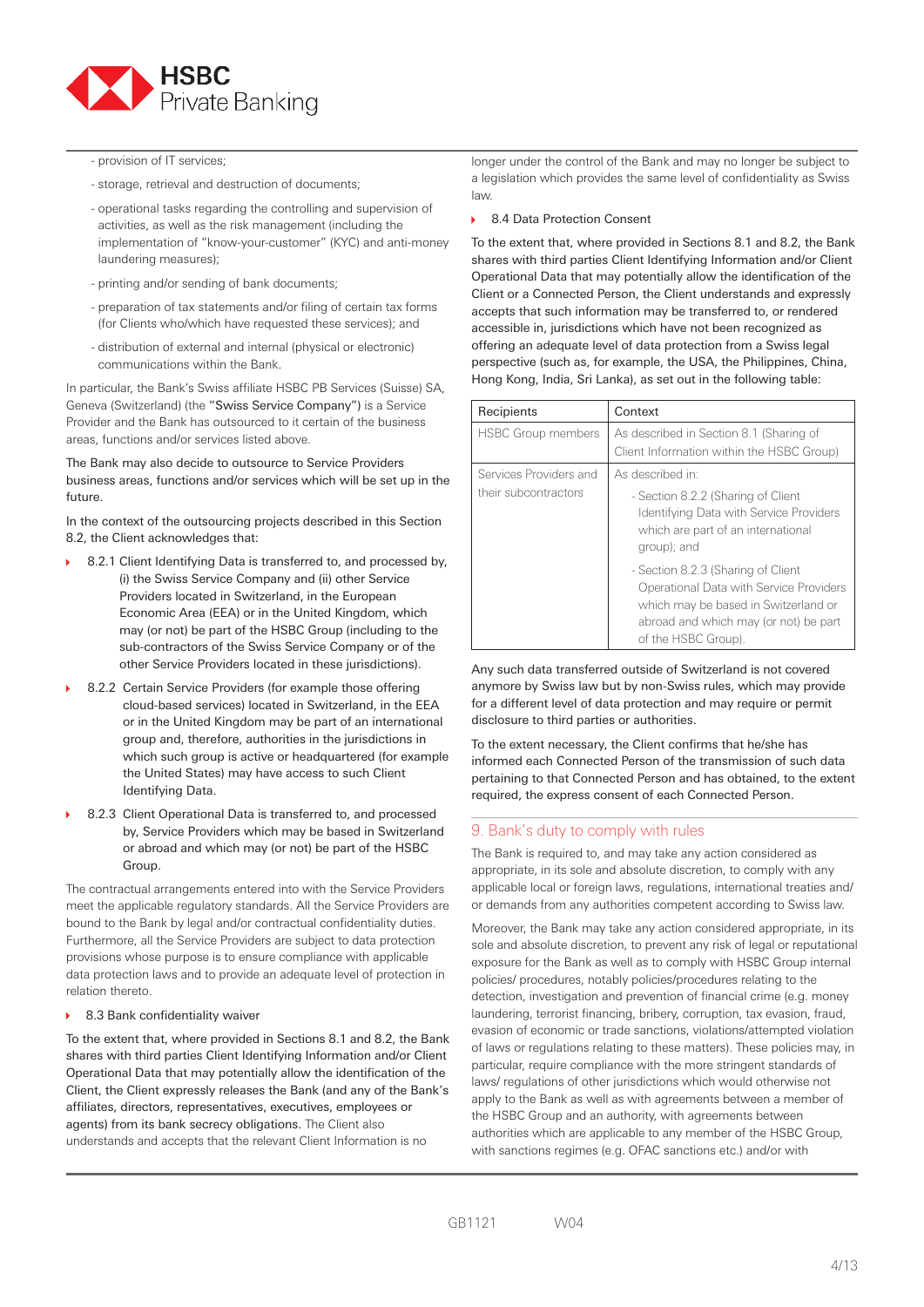

industry-wide risk management practices.

Actions undertaken by the Bank may include, but are not limited to: (i) screening, intercepting, investigating, delaying, blocking or refusing any instruction, communication, request made by the Client, or any payment sent to the Client, (ii) investigating the source of or the intended recipient of funds, (iii) executing instructions in the manner decided by the Bank in its reasonable opinion (e.g. as described in Section 26), and/or (iv) suspending or refusing the provision of all or part of any services provided by the Bank to the Client.

To the extent permissible by law, the Bank shall not be liable to the Client or any third party in respect of any loss incurred by the Client or a third party as a result of or in connection with any action or omission on the part of the Bank in its effort to comply with any applicable law, regulation, authority demand or HSBC Group internal policies/ procedures or to prevent legal or reputational exposure for the Bank. This Section 9 will prevail over any provision set out in a specific agreement between the Client and the Bank which could be interpreted as conflicting with this Section.

# 10. Client's duty to comply with law

#### $10.1$  Tay laws

The Client and each Connected Person are responsible for fulfilling their own obligations with respect to the filling of returns or other required documentation in respect of reporting and payment of all relevant taxes, including, without limitation, all income, capital gains, gift, wealth and estate taxes. The creation and continued operation of the account and/or the acquisition, holding or disposal of assets in such account, as well as any income, distributions or losses realized in relation to the operation of the account may expose the Client and each Connected Person to tax consequences depending on a number of factors including, but not limited to, applicable domicile, place of residence, citizenship/incorporation or the type of assets held in the account.

The Bank does not provide any legal or tax advice and the Client and each Connected Person should seek legal and/or tax advice from an independent legal and/or tax adviser. The Client acknowledges and agrees, and confirms that each Connected Person acknowledges and agrees, that the Bank has no liability in respect of any of their tax obligations and/or any legal and/or tax advice provided to them by third parties.

#### ▶ 10.2 Securities laws and market conduct rules

With regard to the transactions instructed and the assets held in the Client's custody account with the Bank, it is the responsibility solely of the Client to take any steps necessary to comply with any attendant Swiss or foreign legal or regulatory obligations, e.g. declaring levels of participation in the capital stock of listed companies, refraining from insider trading and market manipulation etc. The Bank can accept no liability in this respect. Where applicable, the Client undertakes to release the Bank from, and indemnify it against, all damages that might arise for the Bank or its clients as a result of any infringement of the Client's Swiss or foreign legal or regulatory obligations.

#### ▶ 10.3 Bearer Shares

If the Client is a company incorporated in a jurisdiction that permits issuance of bearer shares (i.e., shares whose ownership belongs to whomever has possession of the physical share certificate), the Client confirms and warrants that neither the Client itself, nor any of its direct or indirect shareholders, have issued any bearer shares. The Client further undertakes to notify the Bank if the Client itself or any of its direct or indirect shareholders issues or converts existing shares to bearer shares.

#### 11. Financial Services

#### $\triangleright$  11.1 Financial services provided by the Bank

The Bank shall provide to the Client trade execution, custody and securities administration services.

The Bank shall not provide any investment advisory or any discretionary investment management services unless otherwise agreed with the Client in a separate written agreement.

In the absence of such an agreement, the execution of any transaction will be carried out strictly on an "execution-only" basis and the Bank shall have no duty to assess whether such transaction is suitable or appropriate for the Client in view of his/her individual circumstances, such as, but not limited to, his/ her financial situation, investment objectives, investment knowledge, experience etc. The Client is not to be reminded of this information in the future. The Bank shall not follow the development of the assets in question from an investment perspective and the Client should not expect the Bank to (i) inform him/her in case that those assets' investment potential changes or (ii) take investment action at its discretion.

All decisions will be made by the Client solely on the basis of his/her own assessment of his/her individual circumstances and the Bank will accept no responsibility or liability for any such decisions. It will solely be the Client's responsibility to ensure that he/she has obtained sufficient information to enable himself/herself to make an independent informed decision in relation to each transaction. The Client is advised to obtain independent professional advice (including, inter alia, investment, legal, financial and tax advice) suitable and appropriate to his/her own individual circumstances, before making an investment decision.

The Bank reserves the right to offer some services and products exclusively to Clients who meet a certain asset threshold or minimum net worth.

#### 11.2 Client Classification pursuant to the Swiss Financial Services Act ("FinSA")

By default, at the opening of the account, the Bank shall classify the Client as a retail client for the purposes of FinSA. The retail client status generally gives access to more comprehensive information in terms of risks, product characteristics, and investment advice (if a written investment advisory mandate exists), thereby affording the highest level of client protection.

Based on the Client's circumstances, such as, in particular, the volume of his/her net financial assets, the Client may at any time request to be re-classified and treated as a professional client (or an institutional client, where relevant) instead of a retail client. A status as a professional/institutional client will release the Bank from its obligation to comply with certain conduct and product offering rules under FinSA, thereby offering a lower level of client protection to the Client but also giving access to a wider array of financial products.

#### 11.3 Open/closed architecture

As a rule, the Bank employs an open architecture when providing its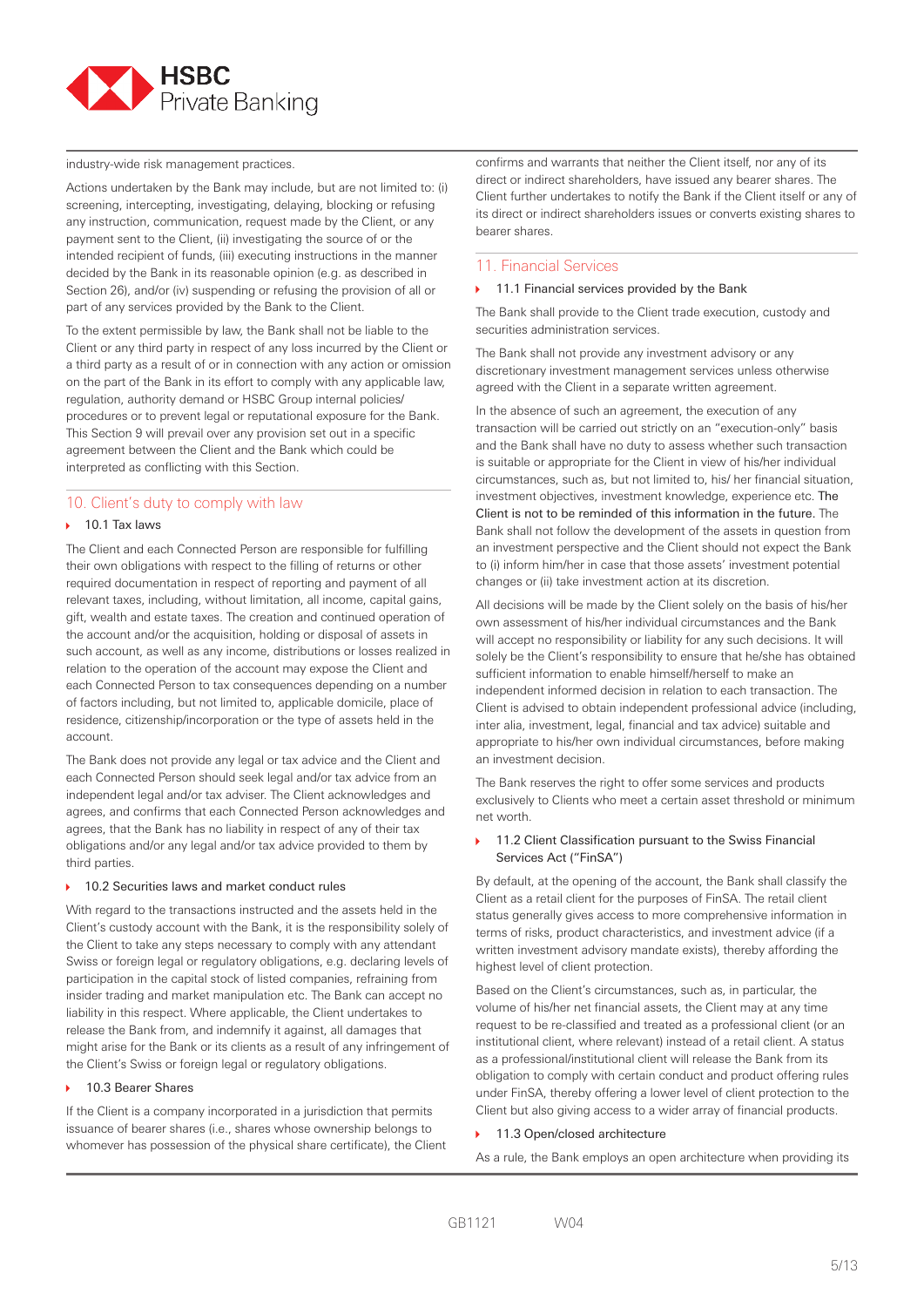

financial services, which means that the Bank does not restrict the financial instruments in scope solely to instruments issued by the Bank or entities closely associated with it, such as, notably, its affiliates ("HSBC Group instrument").

The Client acknowledges, however, that, by way of exception to this rule, the Bank employs a closed architecture and the scope of some financial services is restricted to HSBC Group Instruments as per below:

Trade execution services in respect of dual currency deposits;

• Investment advisory and discretionary management services in respect of dual currency deposits, funds of hedge funds, real estate investments and private equity investments.

#### 12. Interest rates, commissions and tax

The Bank shall credit and debit to the Client the interest due or earned (including any negative interest rate), commissions, tax and other charges for services rendered, at a frequency chosen by the Bank, but usually, at the end of each month, quarter, half-year or year.

In doing so the Bank shall be entitled to apply the tariff of charges and interest rates applicable at that time, as published on the following webpage: https://www.privatebanking.hsbc.com/about-us/financialregulations/swiss-financial-services-act/. The Bank reserves the right to change these at any time without notice and shall endeavour to notify the Client of such changes in the manner it deems most suitable.

Credit interest shall be credited to the account only if the account conditions expressly provide for it and if there is a credit balance during the interest period in question.

The Bank shall also be authorised to debit the Client's account with all expenses, commissions, interest, tax (such as withholding taxes, financial transaction taxes or stamp duties) and other charges for which the Bank has been invoiced by its correspondents/subdepositories in Switzerland or abroad. Such taxes and other charges may relate to statutory, regulatory or contractual obligations. The Bank shall be authorized to deduct taxes and other charges from payments owed to the Client.

If a payment due by the Client to the Bank is subject to taxes or other charges, the Client shall pay such additional amounts to the Bank to ensure that the Bank receives a net amount equal to the one it would have received had no withholding been made. The Client shall not assert any claim against the Bank on the basis of such deductions.

The Bank is entitled to request payment from the Client at a later date for expenses of any sort, such as taxes and fees, which are charged to it after an account has been closed.

# 13. Remunerations and other financial benefits – Conflicts of interest

In the context of the relationship with the Client, for example in connection with the purchase, sale or holding of financial products for the Client (e.g. collective investment schemes, structured products, etc.), the Bank may receive consideration from bidders, managers and issuers of financial products, whether within or outside the HSBC Group, such as remuneration, retrocessions, commissions, refunds, discounts, issuing commissions and other monetary or non-monetary benefits ("Remunerations").

Such Remunerations are received on the basis of separate agreements. The nature, amount and calculation of said Remunerations vary according to the third party involved, and the nature, volume and frequency of the investments or transactions undertaken on the Client's behalf.

In regard to investment funds, this payment, as a percentage of the investment volume on an annual basis, may range between 0% and 1.40% (specialised equity funds) of the commissions levied by the investments funds.

In regard to structured products, the Bank may receive a distribution allowance from the issuer. This payment varies between 0% and 3.5% of the nominal value depending on the nature and duration of the product.

In regard to derivatives traded over-the-counter (OTC) which include a profit margin that might be allocated to the Bank, this margin varies between 0% and 2.5% of the nominal value depending on the nature and duration of the derivative.

In regard to new bond issuances, the Bank may receive a commission for subscribing from the lead manager or arranger of the new issue. This payment may range from 0% to 2% of the nominal value of the allocation received.

According to article 400, par. 1 of the Swiss Code of Obligations ("SCO") and other applicable legal or regulatory provisions, certain forms of Remunerations may have to be passed on to the Client. The Client acknowledges and agrees that, subject to any agreement to the contrary, any Remunerations received within an execution-only relationship with the Bank may be retained by the Bank and regarded as additional income for the Bank. The Client hereby expressly waives the disbursement of such Remunerations in his/her favor and irrevocably waives any right or entitlement to such Remunerations. Upon request, the Bank will provide the Client with further information on financial benefits received.

The Client is informed that Remunerations may lead to conflicts of interest. More generally, the Bank may from time to time have interests that conflict with its clients' interests, like for instance when it issues an advice on investments in which it is potentially involved, directly or indirectly. The Bank has implemented a conflicts of interest policy which is designed to identify and prevent or manage conflicts in order to safeguard clients' interests. These arrangements are available upon request

# 14. Remunerations paid to external asset managers

The Client understands and agrees that the Bank may, under a cooperation agreement, share revenues with external asset managers mandated by the Client. In this context, the Client is responsible for obtaining exclusively from his/her external asset manager any relevant information in relation thereto. The Bank may however supply the Client with details of such remuneration upon request.

#### 15. Indemnification

The Client undertakes to hold harmless, release and indemnify the Bank, its affiliates, respective directors, corporate bodies, officers, employees and representatives (the "Indemnified Person(s)") from and against all liabilities, claims, costs, demands, losses, penalties, disgorgement payments, expenses or damages of any sort (the "Claims") which the Indemnified Persons may directly or indirectly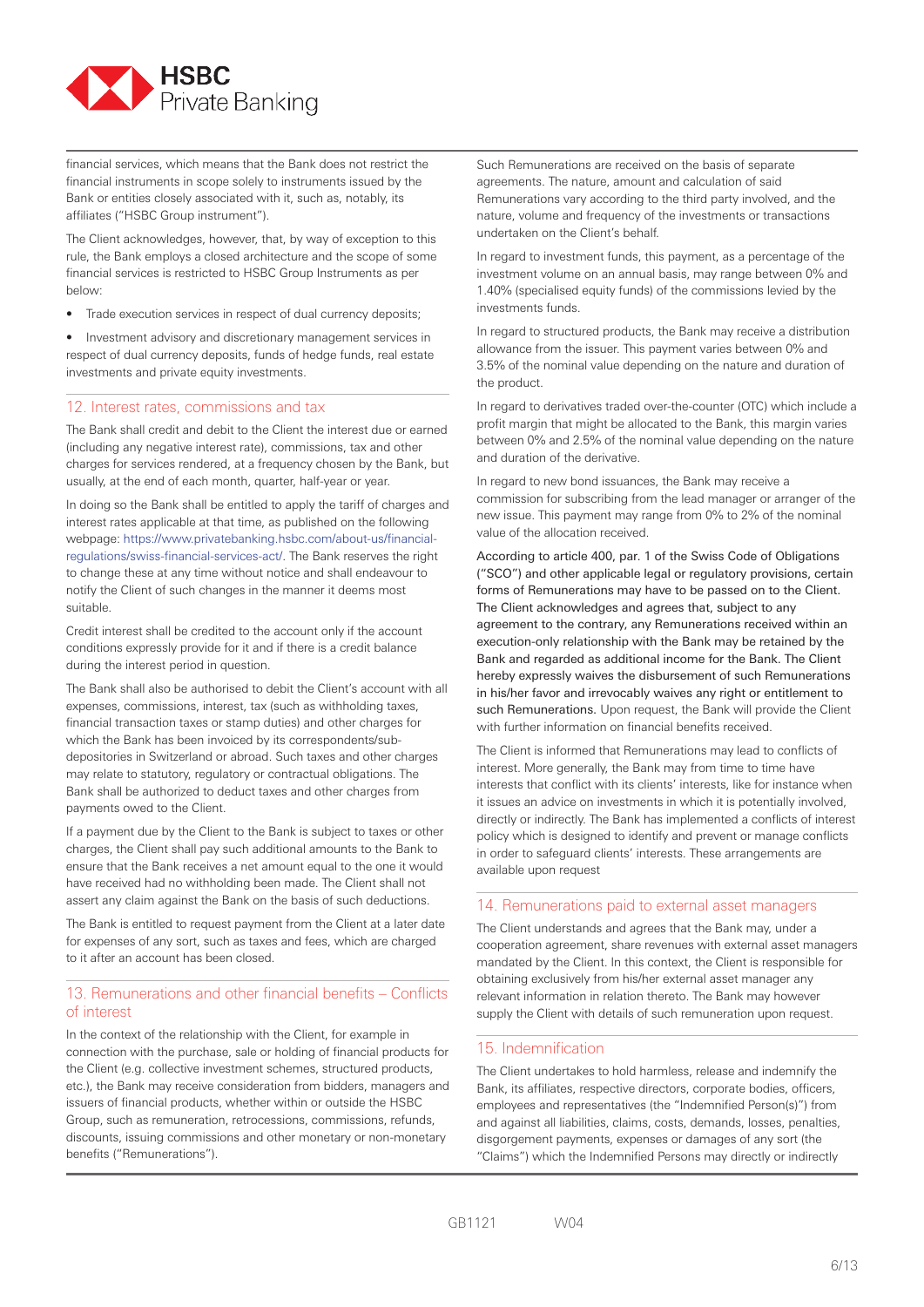

incur in connection with the relationship between the Bank and the Client. This indemnification duty applies regardless of any fault of the Client, except in case of wilful misconduct or gross negligence on the part of the Indemnified Person.

The Client authorises the Bank to debit any account or sell or liquidate any of the Client's assets under the Bank's control or custody in order to recover all sums due to any of the Indemnified Persons in relation to any Claims, which shall also include expenses and fees incurred or to be incurred in relation with the Claims.

The Client also consents to the disclosure of Client Identifying Information and of information relating to the Client's relationship with the Bank to the Indemnified Persons or to third parties insofar as such disclosure may be useful to protect an Indemnified Person against any Claims and waives banking secrecy accordingly. Each Indemnified Person may personally claim under the indemnity contained in this Section as per article 112 of the Swiss Code of Obligations.

# 16. Rights of pledge and lien, right of set-off

If the Client has more than one account with the Bank's head office and/or with one or more branch offices, such accounts shall be deemed to constitute a single entity, whatever the heading of the accounts may be. The Bank may enforce its rights in respect of the balances on individual accounts of the Client or offset such balances in whole or in part after having converted them as necessary into the currency of its choice.

By way of guarantee of all claims (of any nature e.g. pre-contractual, contractual, tort, unjust enrichment, etc. as well as claims deriving from commitments assumed by the Bank on behalf of the Client, i.e. recourse and indemnification claims) against the Client, irrespective of whether they are existing, future, hypothetical, and including in particular those arising from the granting of loans, credit facilities and/ or overdrafts (whether secured or unsecured, irrespective of the maturities of such loans or the currencies in which they are denominated) and those arising from duties of indemnification of the Client (irrespective of their nature and whether they are contested or not), the Bank shall enjoy a right of set-off and general rights of pledge and lien on all assets (e.g. securities and intermediated securities, financial instruments, cash, valuables, claims receivables) of the Client that the Bank holds or may receive in the future, directly or indirectly, including on a fiduciary basis, for the account of the Client, at the Bank itself or in any other place in Switzerland or abroad.

The pledge in favour of the Bank shall in any circumstances take priority over any liens or charges in favour of any other creditor.

The Client agrees that the Bank's right of set-off may be exercised even if the performances due are not identical, if the debts are not due for payment, if they involve the return of an object deposited or if they are subject to objections or exceptions. The right of set-off may also be exercised in respect of sums received by the Bank for the Client's account from third parties following interruptions in the business relationship.

The Bank shall be entitled to realise the assets pledged in the order it desires and without being obliged to adhere to the rules laid down by the Swiss Federal Law on Debt Enforcement and Bankruptcy. The Bank is authorised to act as counterparty and to acquire the Client's

assets, on the stock exchanges or by mutual agreement, on the same terms and conditions as any other purchaser.

If the margin between the value of the pledged assets and the Client's liabilities, whether due, not yet due or contingent, no longer meets the criteria that the Bank sets periodically – normally as a result of changing market conditions – the Bank may call for additional assets to be deposited. If such additional pledged assets are not forthcoming within the time allotted by the Bank, the latter may realise the pledged assets it holds. The Bank shall also be entitled to call for repayment, immediately upon request, of any loan or advance made by the Bank, irrespective of the contractual repayment terms.

With regard to Lombard loans granted by the Bank (i.e. loans secured against securities), the loan conditions and the credit lines granted against the pledged securities shall be left to the Bank's discretion, as per customary practices, without the Bank being subject to any special duty to notify the Client.

# 17. General Policy for Collateralised Credit Facilities and Margin Requirements

If the Client has or intends to request a collateralised credit facility and/or to transact/open a spot, forward or derivative contract/ position, on a margin basis for his/her own account and at his/her own risk, the terms of this Section shall serve as an indicative policy guideline with regards to such transactions and are supplemental to terms set by the Bank's specific documents applicable to such transactions.

#### ▶ 17.1 General Policy for Margin Requirements on Foreign Exchange and Derivatives

The percentages expressed in sections 1) and 2) below are the margin requirements taken on the net open position of the underlying gross value of the instrument to be delivered by the Client. In addition, any realized losses, unrealized losses, potential losses as well as the costs to buy back premiums on financial derivatives sold by the Client must be recovered 100% at all times.

#### 1) Foreign Exchange and Precious Metals

|                        | Initial Margin | Margin Call | Close Out |
|------------------------|----------------|-------------|-----------|
| Foreign Exchange 10%   |                | 5%          | 3%        |
| <b>Precious Metals</b> | 15%            | 10%         | 5%        |

The above percentages apply to spot, forward, futures options transactions as well as and any liability denominated in a different currency than the eligible collateral. Currencies and precious metals accepted under these requirements are AUD, CAD, CHF, DKK, EUR, GBP, HKD, JPY, NOK, NZD, SEK, SGD, USD, gold and silver. Margin requirements on any other currency and/or precious metal will be considered on a case by case basis.

## 2) Equities and Indices

|                        | Initial Margin | Margin Call | Close Out |
|------------------------|----------------|-------------|-----------|
| Equity Derivatives 50% |                | 40%         | 30%       |
| Index Derivatives 30%  |                | 20%         | 10%       |

The above percentages apply to forward, futures and options transactions. Equities and indices accepted under these requirements are the primary indices and blue chip stocks denominated in the above acceptable currencies. Margin requirements on any other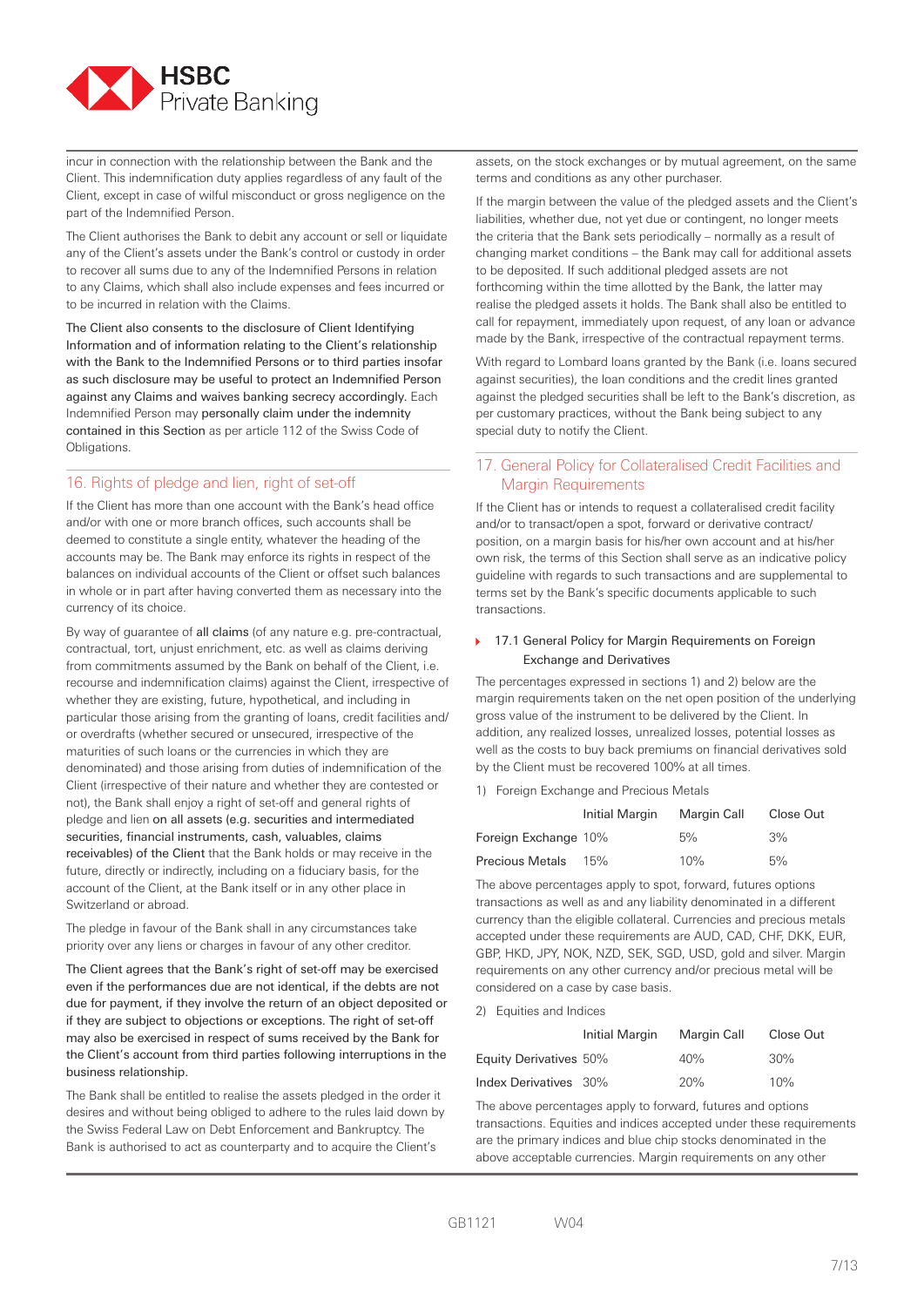

equity or index derivative will be considered on a case by case basis. Uncovered short positions on equities are generally not permitted by the Bank and will only be considered on a case by case basis.

#### 17.2 General Policy for Advanced Rates on Financial Assets Held and Pledged with the Bank

The percentages hereafter expressed are the advance rates or loan-to-value ratios applied to eligible financial assets deemed as acceptable collateral to secure a credit facility such as an overdraft, loan, third party pledge, bank guarantee, letter of credit, margin requirement and any other commitment or liability which the Client might have with the Bank. The amount which the Bank is prepared to advance to the Client will be the current market value – determined by the Bank – of the pledged financial asset multiplied by its corresponding advance rate. The specific percentage (advance rate) applied to a particular financial asset is a function of its quality and liquidity as well as of the level of diversification of the portfolio of financial assets pledged to the Bank excluding cash balances, bank deposits and fiduciary deposits.

| <b>Type of Collateral</b>              | <b>Advance Rate</b> |
|----------------------------------------|---------------------|
| Cash Balances and HSBC Bank Deposits   | 97%                 |
| Other Money Market Instruments         | 80%-90%             |
| Liquid Single A rated Bonds or better* | $60\% - 90\%$       |
| Liquid Blue Chip Stocks                | 30%-60%             |

\* Long term ratings provided by rating agencies such as Moody's and/ or Standard and Poor's

With regard to stocks, bonds and money market instruments the above advance rates will only apply to securities whereby the underlying shares and/or issuers are from companies incorporated (governments and state-owned institutions domiciled) in a country rated single A or better, denominated in one of the eligible currencies listed in the above section 17.1 and where applicable there is an acceptable secondary market with a readily accessible daily price bid.

Any other financial asset held and pledged with the Bank as well as non-diversified portfolios of securities used as collateral will be considered on a case by case basis bearing in mind the above standards as a general guideline when applying an advance rate. No advances are generally extended against illiquid assets and advances against hedge funds are treated separately on a case by case basis.

The Bank reserve the right to make a margin call to the Client should the above advance value on the financial assets not be sufficient to cover the credit facility.

# 18. Complaints by the Client

Complaints concerning the execution of an order, any other item reflected in a statement of current account or a statement of assets or any other communication from the Bank should be made immediately on receipt of the corresponding transaction advice, statement or communication and at the latest within a month from its dispatch date, subject to any shorter deadline indicated therein. If a transaction advice, statement or communication is not received though expected, the Client must inform the Bank as soon as this should have arrived, and at the latest within a month from that moment.

If no complaint reaches the Bank within the above deadline, the content of the transaction advice, statement or communication is deemed to have been approved by the Client. Damages arising from the late submission of a complaint may therefore be borne by the Client.

The Client undertakes to reimburse immediately to the Bank any amount credited erroneously to his/her account.

If at any time the Client is not satisfied with the service provided by the Bank and wishes to raise a concern he/she is invited to send a signed registered letter with full details of the matter to the attention of his/her relationship manager at the postal address of the Bank's head office or of the branch where the account is maintained. The Client may at any time ask to obtain further details on the Bank's complaints handling policy.

If the Client is not satisfied with the Bank's response to his/her complaint, the Client may refer the complaint to the Swiss Banking Ombudsman (Swiss Banking Ombudsman, Bahnhofplatz 9, P.O. Box, CH-8021 Zurich, www.bankingombudsman.ch).

# 19. Archives

The Bank shall keep any Client records (e.g. statements, advices, correspondence) for a period of ten years. This period starts on the last day of the calendar year in which the document was drawn up.

Any extract that the Client may require must be requested before this ten year period expires. The provision of any copy shall be made at a cost.

## 20. Joint or Collective accounts

#### 20.1 Joint Accounts

In case an account is opened in the name of two or more account holders, unless the contrary has been specifically agreed in writing between the account holders and the Bank, each of the joint account holders shall have the sole and unrestricted right to dispose of any assets at his/her discretion, in particular to withdraw, transfer the assets or assign them individually, to pledge them as security, including to third parties, to give any instructions or approvals whatsoever, to grant or revoke powers of attorney in respect of third parties, to sign Bank's forms and agreements and to close the account.

In discharging its obligations to one of the joint account holders, the Bank shall be released from the said obligations towards the other joint account holders. Each joint account holder is jointly and severally liable to the Bank for all commitments, obligations and debts which might arise in connection with the joint account.

The above rules apply only to the rights of the joint account holders vis-à-vis the Bank, without regard to the relationships between the different joint account holders (notably, their ownership rights or those of their heirs).

In the event of death, declaration of absence or civil incapacity of any joint account holder with individual or collective signature mode, the surviving account holders, shall remain fully entitled to operate the account to the exclusion of the respective account holder's heirs or legal successor or legal representative. The surviving account holders shall continue to exercise their individual or joint signatory powers, as set out on the signature card. If the deceased account holder had individual or collective signature mode and the death of such account holder precludes the other account holder(s) from exercising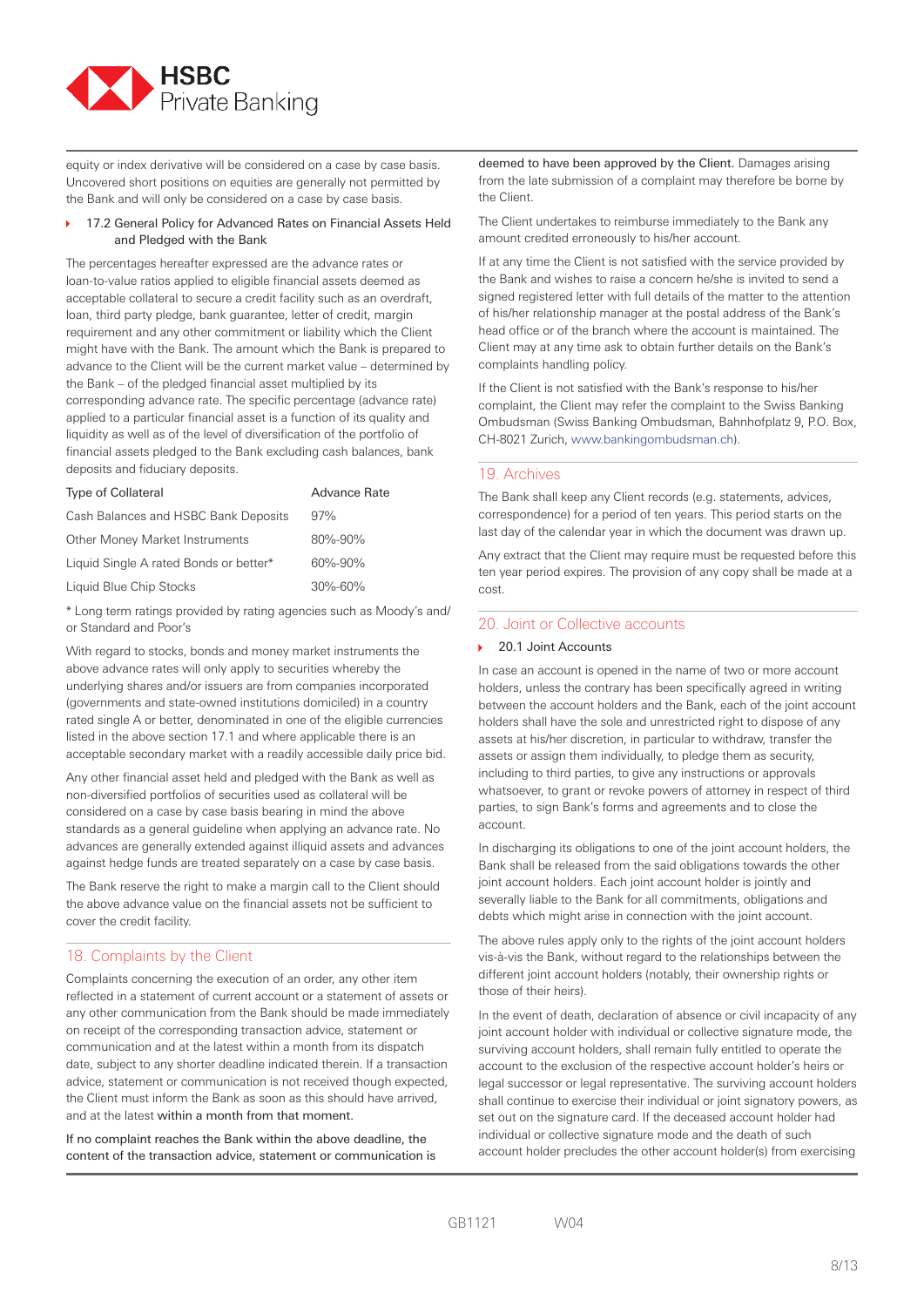

the collective signature mode agreed, the signatory powers of the concerned account holders shall be suspended until a new signature card duly signed by all the surviving account holders has been received by the Bank.

#### ▶ 20.2 Collective Accounts

Collective accounts may only operate on the basis of the joint signature of all the account holders of the collective account. In particular, the collective account holders are required to operate the collective account, in particular to dispose of any assets, in particular to withdraw, transfer the assets or assign them, to pledge them as security, including to third parties, to give any instructions or approvals whatsoever, to grant or revoke powers of attorney in respect of third parties, to sign Bank's forms and agreements and to close the account. Instructions shall be signed by all the account holders of the collective account.

Each collective account holder is jointly and severally liable to the Bank for all commitments, obligations and debts which might arise in connection with transactions through the collective account, irrespective of the exact collective signing rights chosen.

The above rules apply only to the rights of the collective account holders vis-à-vis the Bank, without regard to the relationships between the different joint account holders (notably, their ownership rights or those of their heirs).

In the event of death, declaration of absence or civil incapacity of any of the collective account holders, the rights and obligations pertaining to the collective account shall pass to the heirs, legal successors or legal representatives of the respective collective account holder. Consequently, the said heirs, legal successors or legal representatives shall have all the rights pertaining to the account and assume all related obligations collectively with the surviving account holders.

Unless otherwise agreed, the Bank shall be entitled to credit to the collective account any and all cash, securities or other valuables received in the name of a collective account holder.

# 21. Dormant assets

The Client hereby undertakes to take all necessary measures, including for example to nominate an authorised attorney for the account, to inform the Bank if he/she goes away for an extended period of time and arrange for the correspondence from the Bank, to inform a trusted person about the Client's bank details etc. in order to prevent the Client's assets from becoming dormant.

If, in spite of this, contact with the Client is lost, the Bank shall, at its own discretion conduct reasonable investigations in Switzerland and abroad in order to re-establish contact. The Bank shall be entitled to conduct investigations using its own resources or by calling upon the services of third parties equally bound by a professional confidentiality duty. All relevant expenses shall be borne by the Client, in addition to the usual Bank's fees.

If such investigations are fruitless, the Bank must announce the Client's dormant assets to a Swiss institution which maintains a database of dormant assets and is subject to Swiss banking secrecy.

The Client's rights remain intact even in the case of dormancy. The Bank may only take action that diverges from any contractual agreement with the Client when such action is in Client's assumed interests.

# 22. Disruption and termination of the business relationship

The Bank reserves the right to terminate its business relationships with the Client at any time, with immediate effect and without giving reasons, and in particular to cancel any loans promised or outstanding, in which event all advances or claims shall become immediately due and payable, subject to any written agreement to the contrary. This includes any fiduciary relationships.

If the Bank has entered into commitments on the Client's instructions and is unable to free itself from them, the Client shall be obliged to deposit with the Bank a sum in the appropriate currency equal to the maximum commitment. This deposit shall be pledged in the Bank's favour and remain so until the commitment falls due or expires.

# 23. US Person

The Bank shall consider as a "US person" notably the persons listed below. For the purposes of the below definitions, any reference to the "United States" includes the US territories of Guam, Puerto Rico and of the US Virgin Islands.

#### 23.1 Individuals

- An individual:
- 1. Who is a US citizen (a person will be presumed to be a US citizen if he/she has a US passport or a place of birth in the United States, for example as shown on a non-US passport (absent evidence of renunciation of US citizenship)), even if he/she is also a citizen or resident of one or more other countries;
- 2. Who is a US Resident, regardless of citizenship, including:

 (i) Someone who is a US resident pursuant to US federal tax law,

 (ii) Persons voluntarily electing to be treated as US tax residents, or

 (iii) Someone deemed to be resident for state tax purposes under the relevant law of one US State.

- 3. Who has a US green card (green card holders are also considered to be US residents for US Tax purposes);
- 4. Who maintains a primary residence or business address in the United States;
- 5. Who maintains a primary mailing address in the United States, except for mailing addresses that are confirmed to be used solely as a mail drop or to forward correspondence to non-US addresses (i.e., with no additional indicia of US connections); or
- 6. Who otherwise meets the substantial presence test defined below:

#### Substantial presence test:

A person will be considered a US resident for US Federal tax purposes under the "substantial presence test" for the calendar year if:

- 1. Physically present in the US for at least 31 days during the current calendar year, and
- 2. Physically present in the US on at least 183 days during the 3 year period that includes the current calendar year and the 2 calendar years immediately before that, counting: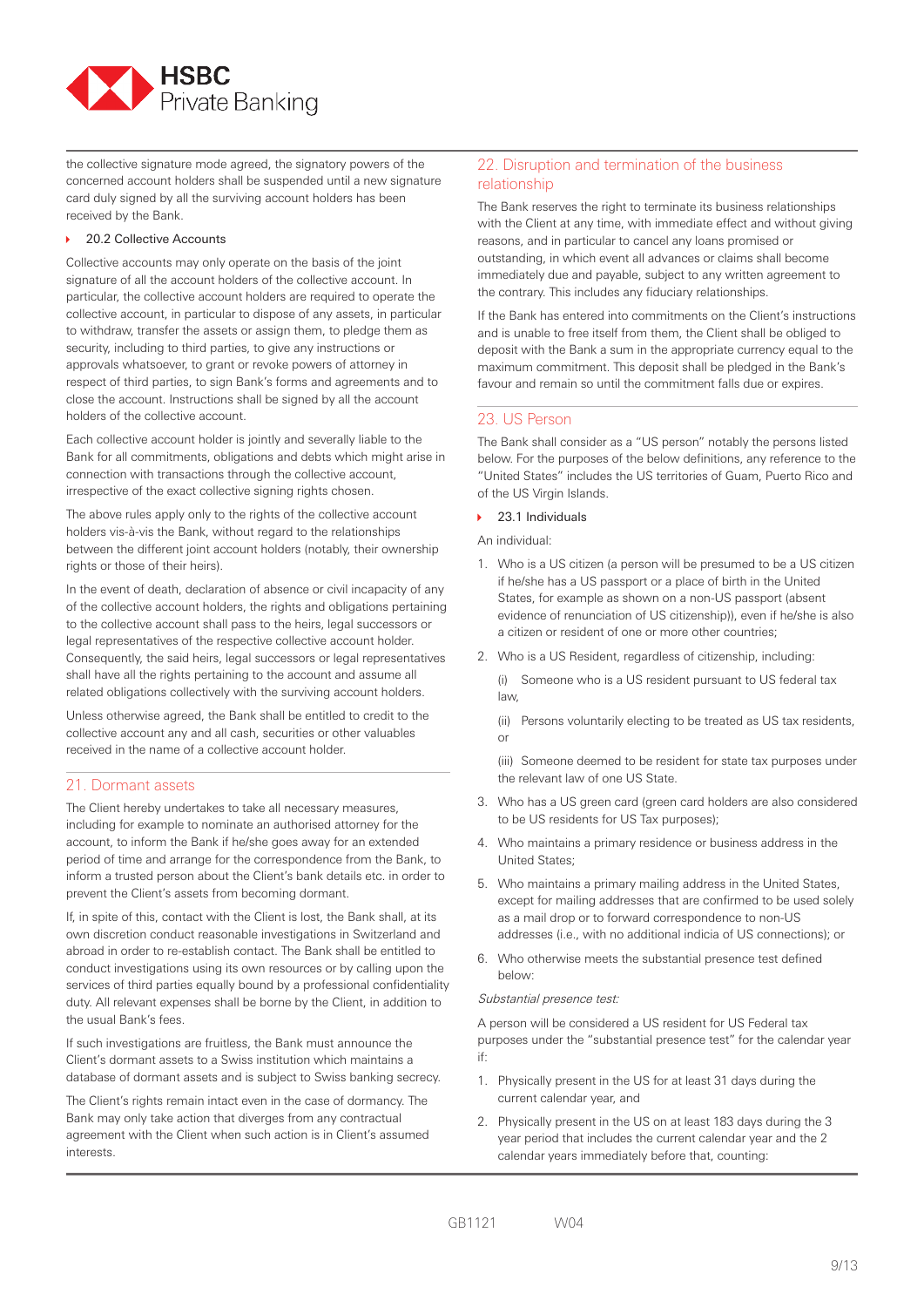

(i) All the days the individual was present in the current year, and

 (ii) 1/3 of the days the individual was present in the 1st year before the current year, and

 (ii) 1/6 of the days the individual was present in the 2nd year before the current year.

NB: Exclusions apply in certain circumstances or complex cases.

#### 23.2 Entities

Any partnership, corporation, LLC, or other legal entity other than trusts or foundations (including, but not limited to PICs:

- 1. Where a US Person (as that term is defined anywhere in this section) is the direct or indirect sole or majority beneficial owner(s) (or if no one person holds a controlling stake, where at least one US Person directly or indirectly holds 10% or greater ownership of the entity), regardless of place of organization;
- 2. That has a principal place of business in the United States;
- 3. That has a US Person director, partner or managing member or where any other US Person is responsible for making decisions on behalf of the entity, including with respect to its formation and promotion, or directing its investment or securities activities;
- 4. That is organized or incorporated under the laws of the United States or the laws of a relevant US Territory;
- 5. That is an agency or branch of a non-US entity located in the United States.

For the purposes of evaluating an individual who is an authorized person on an account, including a director, partner or managing member, the definition of US Person shall not include any individual who, while he/she is a US citizen, is (i) permanently resident outside the US, and (ii) acting in that capacity solely as a sole proprietor, or an employee of a partnership, or corporation (including corporate service provider entities) that is itself not a US person.

#### 23.3 Trusts, Foundations, Charities, Estates and Other Undertakings

Any Trust, Foundation, Charity or Estate, if any of the following conditions is applicable:

• For any Trust, Foundation, Charity: it is established or organized under the laws of the United States or is otherwise engaged in a trade or business in the United States for federal income tax purposes or has its center of direction, control, and coordination of its business activities in the United States. (Please note that a trust is not engaged in a trade or business for federal income tax purposes if its activities are limited to investing in securities and other financial assets and it is not involved in selling goods or services);

or

• For Trusts specifically:

 (i) the trust or other formation documents give the US courts jurisdiction over the trust or foundation; or

 (ii) a settlor (unless deceased), founder, trustee, protector (if the protector is responsible for investment decisions) or any person responsible for making decisions on behalf of the trust, including directing the trust's investment or securities activities (including any direct or indirect beneficiary of the trust if such beneficiary is empowered to make decisions on behalf of the trust) is a US resident; or

- For Estates: any Estate of a decedent who was a US Person at the time of his or her death.; or
- For Pension Plans: any pension plan for the employees, officers, or principals of a US Person unless the pension plan is primarily for foreign employees of such US Person.

## 24. Saturday an official holiday

In business transactions with the Bank, Saturday shall be treated as an official Bank holiday.

# 25. Applicable law, place of jurisdiction and place of debt collection

All relations between the Client and the Bank shall be governed by and construed exclusively in accordance with Swiss law (excluding its conflict of laws provisions).

The Bank and the Client submit all their disputes arising out of or in connection with their relationship to the exclusive jurisdiction of the Courts of the Bank's head office location or of the branch where the account is maintained subject to any appeal to the Swiss Federal Tribunal permitted by law.

The location of the Bank's head office or of the branch where the account is maintained shall also be the place of performance and the place of debt collection if the Client is not domiciled in Switzerland. Mandatory jurisdictions as prescribed by law are reserved.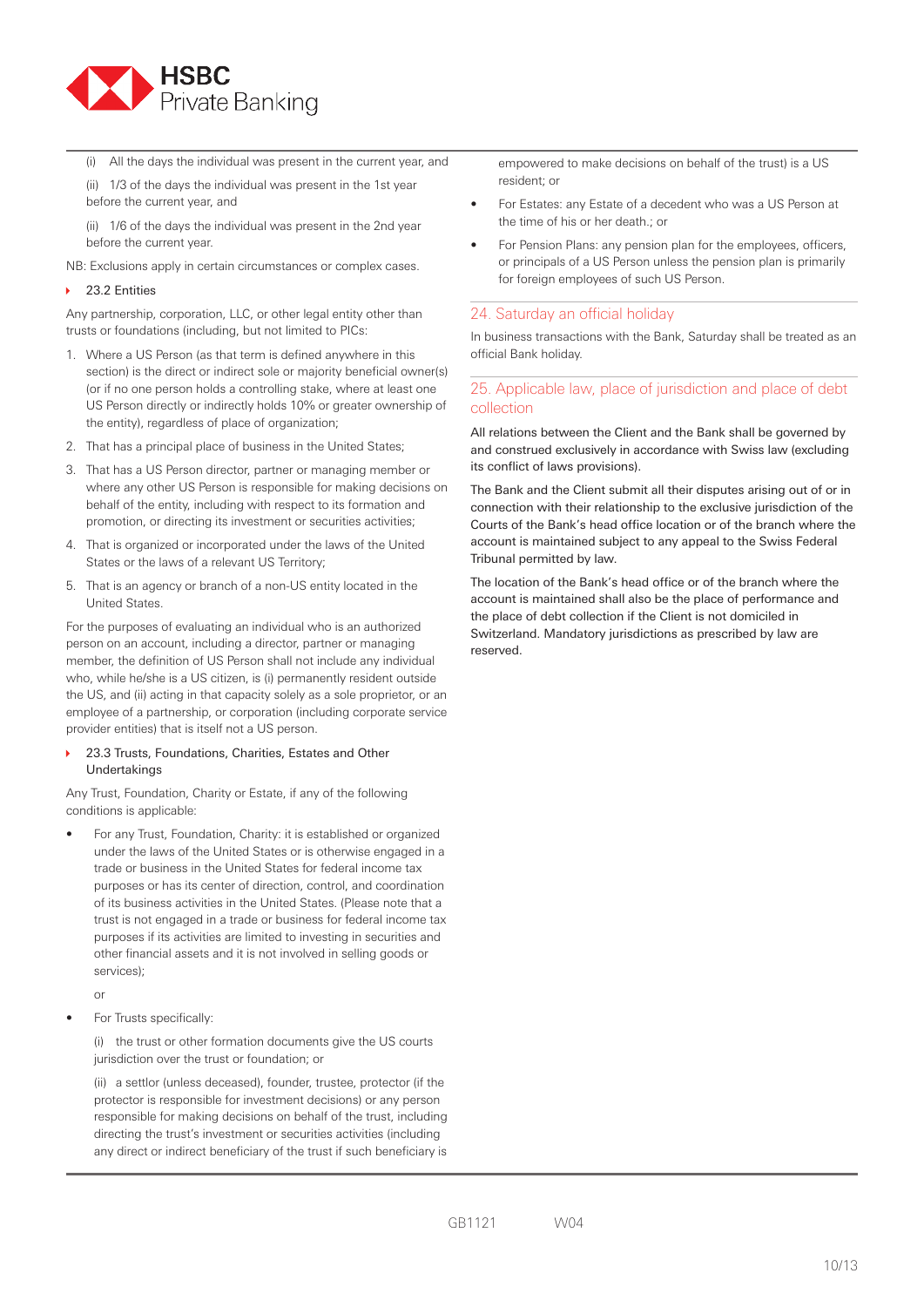

# Chapter B: Operational matters

# 26. Execution of Client orders

The Bank's obligation to execute a particular transaction shall be subject to the Bank's acceptance thereof. As a condition for the Bank's acceptance of any instruction, the Client agrees and undertakes to provide the Bank with all relevant information and documents. By transmitting his/her instruction, the Client confirms to have read and to accept the terms of any pertaining investment documentation, to meet all relevant eligibility criteria and undertakes to immediately inform the Bank should he/she ceases to satisfy these.

If there are insufficient funds available on the account to execute orders issued by the Client, the Bank shall at its discretion refuse to execute either all or some of the orders in question.

In the event of late execution or non-execution which is due solely to the Bank's willful misconduct or gross negligence, the latter's liability shall be limited, except in the case of stock exchange orders, to the amount of interest lost, unless

- (i) the Bank's attention has been expressly drawn to the risk of more extensive damages and
- (ii) the Bank has issued a written guarantee that the order will be executed within a specified deadline.

In case that the Bank is not in a position to carry out a transaction in strict conformity with the instruction of the Client for reasons beyond its control, it will inform him/her without delay. The Bank shall not assume the risks resulting from the fact that the Client cannot be contacted.

In any event, the Bank reserves the right not to accept assets or to refuse to execute a transaction instructed by the Client, at the Bank's absolute discretion and without having to justify the reasons.

# 27. Cash withdrawals - limitations

The Client understands and agrees that the Bank may impose restrictions on cash deposits or withdrawals into or from the account in view of global regulatory measures, industry-wide risk management practices and safeguards designed to minimize risks of money laundering and fraud. This may result, for example, that when the Bank receives instructions to withdraw account funds or assets, it may have to choose, in its reasonable opinion, to execute the instructions (i) either by paying out the amount in cash, or (ii) by remitting a bank cheque, or (iii) by requesting the Client to indicate an account with another bank to which the funds or assets shall be transferred.

As a rule, the Client shall not have an entitlement to obtain delivery of physical cash of its account balances, unless the Bank has specifically accepted to execute such transaction.

# 28. Transactions/data disclosure

The Client acknowledges that for all payment and securities transactions as well as for other transactions (e.g. letters of credit, guarantees, foreign exchange transactions) at national and international level, banks use a system named SWIFT (Society for Worldwide Interbank Financial Telecommunications) to exchange standardised information and/or may use any other or similar system to clear transfers (each a "System").

SWIFT messages and other System transactions must provide data

concerning the Client (as ordering customer) and the beneficiary of the transaction (in particular, name / first name / company name, address and account number / IBAN). Therefore, SWIFT, any System, as well as other parties involved in the transaction, will receive this data.

Furthermore, disclosure of Client Identifying Data may be required under foreign laws or regulations in connection with assets held (e.g. cash, securities) or transactions effected on behalf of the Client. These foreign laws or regulations may either apply directly to the Bank or apply to the parties involved in the asset safekeeping / transaction processing. These parties may have been chosen by the Bank or not. In accordance with such foreign provisions, confidential information relating to the Client and/or any Connected Person, such as, notably, Client Identifying Data, may have to be provided to foreign authorities (e.g. financial market supervisor, tax authorities), to the local market/stock exchange, to the local broker/dealer, to any (sub-) custodian, to the issuer of the financial instrument and/or to financial "value chain" participants or other intermediaries involved in the transaction. The parties involved in the asset safekeeping / transaction processing may also issue requests for information ("RFI") for purposes including compliance, risk management or such other purposes as may be required by applicable foreign law and/or their policies and procedures and the Bank is authorized to disclose Client Information in response to such RFI. Further information in this respect is set out in the Information Notice published by the Swiss Bankers Association "Information from the SBA regarding the disclosure of client data and other information in international payment transactions and investments in foreign securities", which is also available at the following link: https://www. privatebanking.hsbc.com/about-us/ financial-regulations/swissfinancial-services-act/.

The Client consents to those disclosures of Client Identifying Data and acknowledges that to the extent that the data is transferred outside of Switzerland, this data will become subject to the control of the recipient and that the laws and regulations of the recipient's jurisdiction may not necessarily provide for the same standards of confidentiality or data protection as Swiss law does.

# 29. Accounts in foreign currencies

The Bank may hold the Client's assets for his/her account in a foreign currency account, in accordance with the reference currency chosen by the Client in the account opening documentation. The Bank may at any time acquit itself of a commitment denominated in a foreign currency either by sending the Client a cheque in that currency drawn on the Bank or by converting the commitment into Swiss francs at the market rate, as the Bank prefers.

#### 30. Transactions in foreign currencies

If the Client does not hold an account in the transaction currency or if insufficient funds are available in the transaction currency, the Bank may credit or debit any of the Client's accounts on the basis of the market rate.

# 31. Transactions involving securities, precious metals and other financial instruments

Purchases and sales of securities, precious metals, foreign currency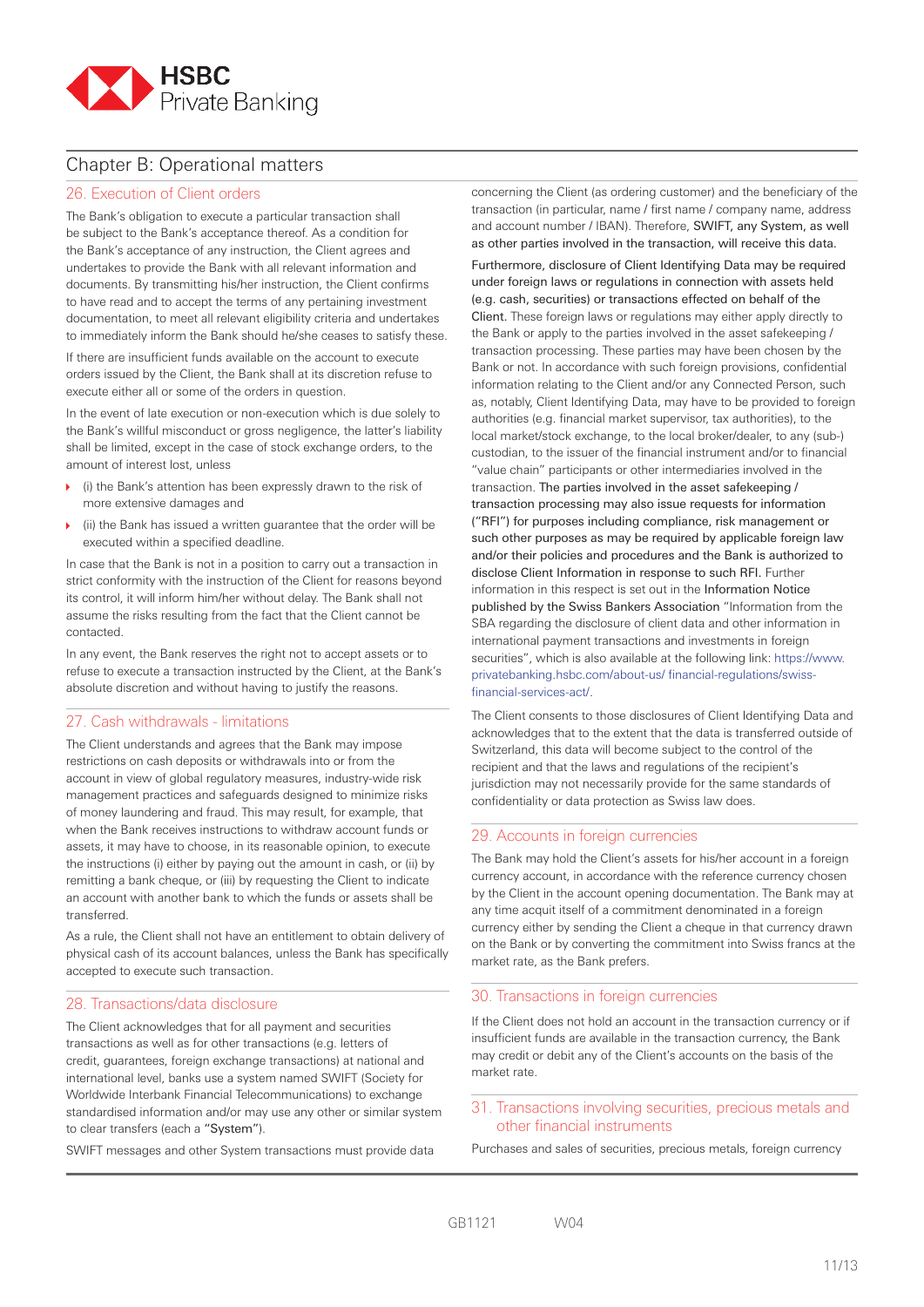

and other financial assets are governed by the laws and customary practices of the exchanges or markets on which the Bank trades.

Orders shall remain valid until revoked; those which do not stipulate a specific period of validity shall be automatically cancelled at the close of daily trading on the stock exchanges.

The Client notes that, when executing stock exchange orders, the Bank may act as an agent or counterparty.

The Bank executes orders according to internal arrangements detailed in a "Best Execution" policy. Further details of these arrangements are available upon request.

The Bank does not assume any liability for the acts or omissions of any third party involved in executing any transaction (e.g., subcustodian, broker, bookkeeper, registrar, clearing house, fund administrator, transfer agent, securities exchange, multilateral trading system (MTS), or other similar service provider).

# 32. Risks associated with financial instruments

The Client confirms having read and understood the risks attached to the trading, buying, selling and custody of financial instruments as well as the risks of the different types of financial instruments, as those are described in the brochure "Risks Involved in Trading Financial Instruments". For certain financial instruments, a key information document ("KID") is available and details the instrument's specific characteristics, risks and costs. The Bank makes available to the Client the abovementioned brochure and any KID through the following webpage: https://www.privatebanking.hsbc.com/about-us/ financial-regulations/swiss-financial-services-act/.

The Bank can accept no responsibility for the existence or outcome of any right or claim in connection with financial instruments purchased on or outside a stock exchange.

The Bank shall not furnish and should not be perceived as furnishing any explicit or tacit guarantee or assurance concerning the terms and conditions of any financial instrument, the contracts relating to its issue or the legal capacity, financial circumstances or solvency of any involved party.

# 33. Nominee/Pooled custody of assets and appointment of Sub-custodians

#### 33.1 Nominee

The Bank may register assets deposited by the Client in the name of the Bank (or arrange for registration in the name of any Sub-Custodian), and/or an affiliate entity or third party (each a "Nominee"), but at the exclusive risk and for the account of the Client. The Bank shall solely be liable for the care in selecting and instructing such Nominee, except in circumstances where the Nominee is chosen, appointed or instructed directly by the Client.

The Bank may disclose to any Nominee information relating to the Client's account and/or Client Information to the extent necessary or useful for the Nominee to perform their services and/or as may be requested by the Nominee.

The Bank may inform the issuer of the deposited assets that it acts in a nominee capacity, i.e. in its name but for the account of the Client.

#### ▶ 33.2 Omnibus account

Unless instructed otherwise, the Bank is expressly authorised to

safekeep assets (whether in certificate or book entry form) through collective custody accounts, i.e. accounts where assets held for the Client are held collectively with assets which are held for other clients of the Bank (omnibus accounts).

However, the Bank may at any time decide to register a Client's assets in an individual segregated account, at its own discretion and at the Client's sole risk and costs.

A description of the main legal implications of the levels of segregation offered in respect of securities that the Bank holds directly for the Client with central securities depositories within Switzerland and the European Economic Area can be found in the relevant notice available on the following website:

https://www.privatebanking.hsbc.com/about-us/financial-regulations/ central-securities-depositories-regulation/

#### 33.3 Sub-custody

The Bank may also hold any assets entrusted to it through third party correspondents and/or sub-depositories ("Sub-Custodians"), in Switzerland or abroad. The Sub-Custodians have a relationship only with the Bank and have no liability towards the Client. Such deposit through Sub-Custodians has no incidence on the duties and responsibilities of the Bank towards the Client in connection with the deposited assets.

The Client's rights in respect of assets, claims and entitlements which belong to the Client and are held by the Bank through any Sub-Custodian shall be subject to the laws, practices, rules and conventions applicable to the Sub-Custodian as well as the agreements between the Bank and the Sub-Custodian. The Client agrees and consents that Sub-Custodians which are based abroad might not be subject to the same level of supervision as in Switzerland.

The Client's rights cannot exceed those of the Bank itself against the Sub-Custodian. The Bank may acquit itself at any time by assigning to the Client its claims against the Sub-Custodian. The Client acknowledges that he/she shall bear all pecuniary and legal consequences applicable to assets held through a Sub-Custodian, such as any taxes, deductions, restrictions etc.

#### 34. Representation at general meetings-Corporate actions

Regarding general meetings, either ordinary or extraordinary, the Bank will, as a rule, act only upon the Client's express instructions issued in good time.

With regard to voting rights, the Bank shall exercise these in conformity with the Client's specific instructions received on time. In the absence of such instructions from the Client, the Bank will refrain from exercising them. If the Client wishes to exercise the voting rights in person, the Bank shall make available the necessary admission cards, provided that the Client has requested them with adequate notice.

With regard to corporate actions, the Bank will notify the Client whenever there is any event which requires instructions from the Client, at the Bank's entire discretion. Where the Client is required to elect either cash or other form of entitlements or benefits, the Bank shall, in the absence of any instruction from the Client, elect the default option as defined in the Bank's notification to the Client. The Bank shall not be liable for losses and/or for other adverse